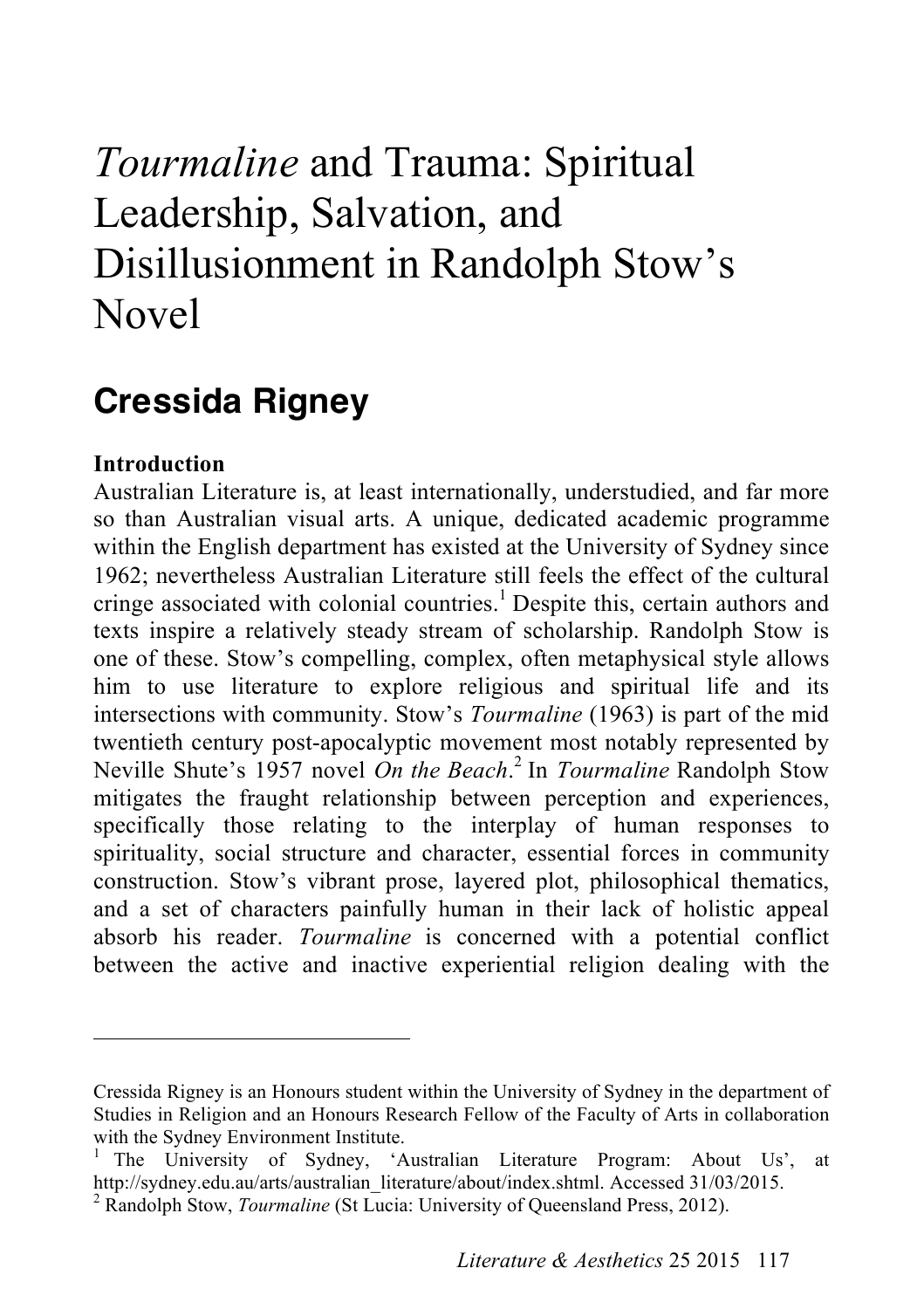confusion of spiritual and religious leadership, disenchantment, pain, hope, salvation and myth.

# *Tourmaline***: Plot Summary**

Randolph Stow weaves the tale of Tourmaline, a Western Australian desert town existing in a "comatose" state in the years after the gold rush has ended. The town is wrapped in isolation, not simply geographically but also in terms of communication both outside the town and within its boundaries between different people. There also exists a spiritual isolation within the characters. Religion and spirituality end up being the driving forces of the text. The core characters are: The Law, an elderly policeman nostalgic for the past who narrates; Kestrel, the town publican and a discontented bully; Deborah, Kestrel's eighteen-year-old part-Aboriginal wife; Tom Spring, the storekeeper influenced by Taoism and philosophy; and Michael Random, the stranger who takes on the messianic mantle in an attempt to live up to the town's desire for salvation.

One day, the sole link to the world beyond the town, the delivery driver, brings to Tourmaline a man on the verge of death from sunstroke and sunburn, and bearing the scars of numerous suicide attempts. After three days the townsfolk succeed in nursing him back to health, resurrecting him from his near-death. The man introduces himself by a false name, "Michael Random," and claims to be a water diviner. From this moment the town channels all its energy toward him: he becomes a communal focus for a resurrected sense of hope that had been absent from the town's passive psyche. Random begins to forge relationships with the townspeople, attracting everyone except for the jealous publican, Kestrel. Random gains credibility by discovering a reef of gold and uses his resulting social influence to establish and preside over a spiritual congregation motivated by desire and humiliation. During this time Kestrel leaves Tourmaline. Random's gold reawakens the colonial greed that lingers in the town, but when the time comes for him to prove his skills as a water diviner, he fails and is passively shunned. Kestrel returns bringing with him modern divining machinery, and picks up the abandoned reigns of Random. Kestrel exudes a worrying and dark sense of power, and in the wake of his return Tom Spring, the voice of hope, dies and Random flees maniacally into the desert to die.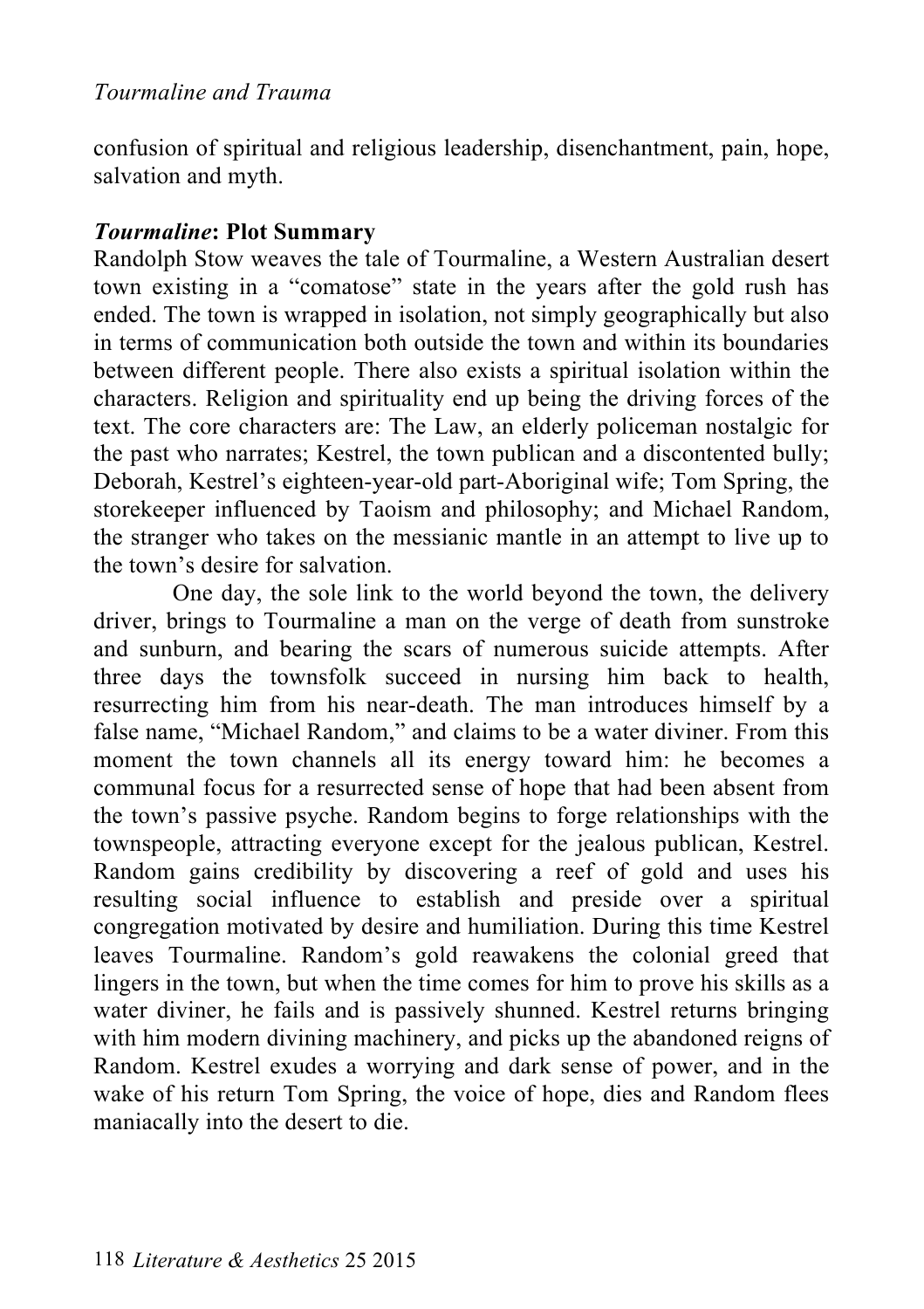# **The Messianic Paradigm: Resurrection and Salvation**

This article focuses on the messianic paradigm (and related sub-foci of salvation and resurrection), and myth, in particular its influence on, and importance to social structure, and the significance of spirituality to communal unity. Consequently this article uses concepts of charismatic leadership as developed by Max Weber, myth as theorised by Eric Csapo, and also utilises the literary critical work of Helen Tiffin. Tiffin's work highlights: both human observation and the implementation of dominance and leadership; structural commonalities between *Tourmaline* and cargo cults; and Kenelm Burridge's concept of "myth dreams." Tiffin asserts that a messianic desire drives the text. Csapo's understanding of myth as a socially important ideology includes the useful formula that myth is thought to be true but not representative of the present, or everyday, world.<sup>3</sup> In *Tourmaline* the fictional space is not reality for the audience, but rather the post-apocalyptic vibe and isolated desert community is an alternative world in which the reader is immersed. Tourmaline, without media, technology or institutional power structures presents a world unlike contemporary Australia; however, the plot deals with recognisable human spiritual and religious issues and situations, and thus is not fantasy, and has the potential to be 'true'. Csapo also asserts that myth is shared by a collective and is a story made socially important as it is repeated or alluded to frequently in social discourse. 4

Weber's model of leadership separates leaders into three categories; rational-legal, traditional and charismatic. This article focuses primarily on the latter.<sup>5</sup> The charismatic leader offers revelation, is unpredictable, personal and unstable.<sup>6</sup> These leaders are at the most pure in shamanic forms such as the healer/diviner who have obtained skills learning from their ancestry.<sup>7</sup> In *Tourmaline* Random is one of a succession of leaders who perpetuate the same issues and learn coercion from each

<sup>&</sup>lt;sup>3</sup> Eric Csapo, *Theories of Mythology* (Oxford: Blackwell, 2005), pp. 3, 9.

<sup>&</sup>lt;sup>4</sup> Csapo, *Theories of Mythology*, p. 9.<br><sup>5</sup> See Paul Gifford, 'Religious Authority: Scripture, Tradition, Charisma', in *The Routledge Companion to the Study of Religion*, ed. John R. Hinnells (New York: Routledge, 2005), p. 388.

 $^6$  Gifford, 'Religious Authority: Scripture, Tradition, Charisma', p. 388.

<sup>&</sup>lt;sup>7</sup> The Law even links Michael to such a role: " 'I'm to have the real dominion'. A voice like an incantation, a shamans voice." See Stow, *Tourmaline*, p. 157.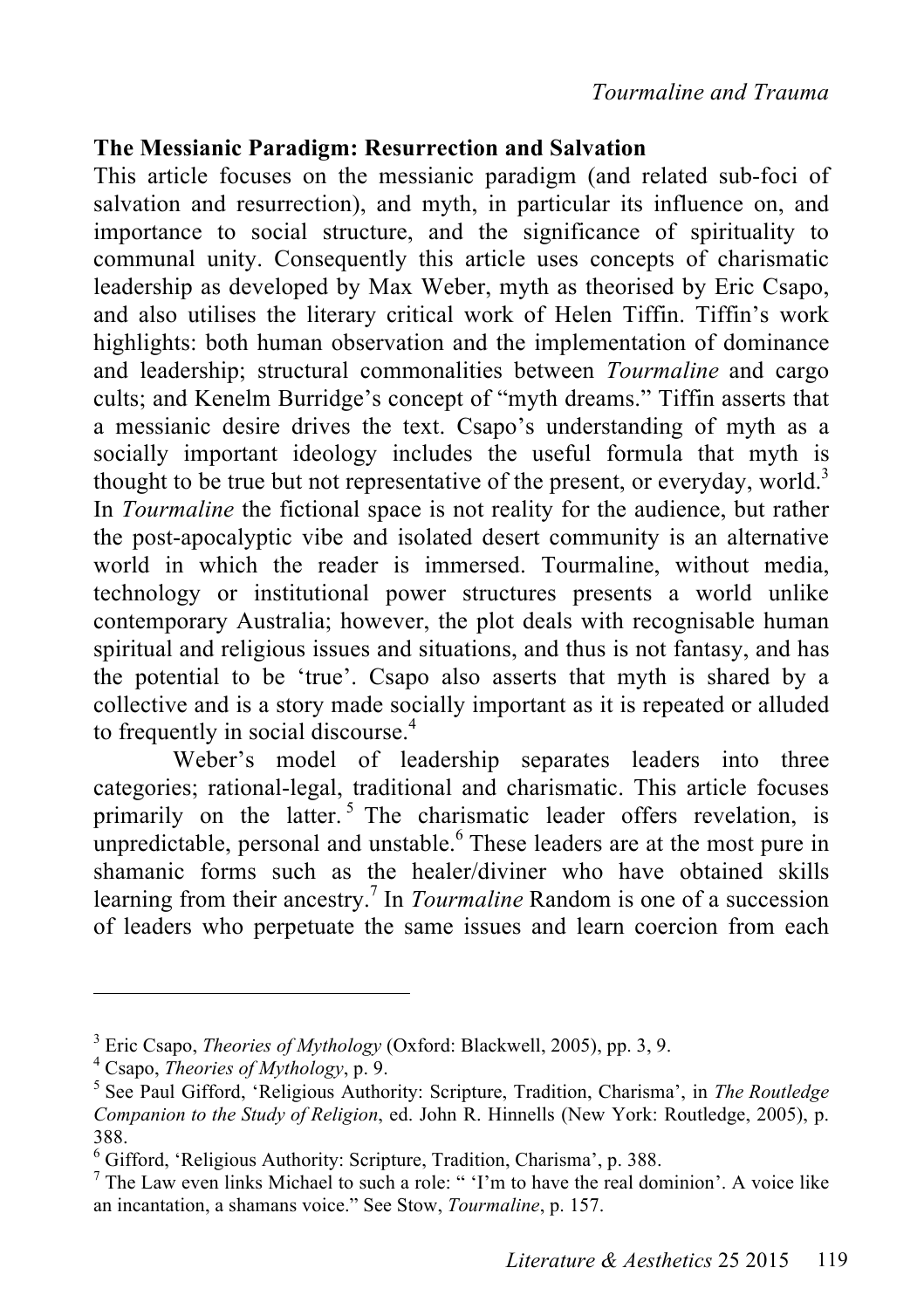other.<sup>8</sup> Often charismatic leaders connect themselves with, for example, the rational-legal by creating explanation and laws or the traditional, connecting themselves to an authentic lineage of some sort.<sup>9</sup> Michael chooses to associate himself with the recognisable tradition of Christianity. Perversely, one of Michael's character traits which translates as most charismatic is the power of his own self-hatred, which the townsfolk regular identify not as hatred but as a fire, a burning within him. Michael engenders a series of strong and conflicting emotions, which awaken in Tourmaline a mirror of his own self-hatred and internal spiritual struggles. Michael seeks salvation through the town just as the town seeks salvation through him. Michael is not demonised, in fact *Tourmaline* emphasises the devil present in each character, a flaw, an inherent sin and the desert itself symbolises a purgatory, a landscape familiar and yet alien, a place of constant challenge, where the landscape around a settlement changes imperceptibly or labyrthinely as the wind shift the dunes.

# **Randolph Stow and Australian Literature**

Stow is concerned with personal and spiritual exile, a thematic present in a number of his texts. Robyn Wallace pertinently asserts that his brilliance as a writer lies in his ability to evoke complex spiritual states through images that grow and evolve in meaning rather than defining. 10 Both Wallace and Bruce King liken Stow's treatment of landscape and spiritual matters to the work of T. S. Eliot in particular *The Waste Land.* Comparisons refer to the perceived death and desolation of the landscape, the presence of an elderly man who waits for rain as well as a general thematic link to Eliot's interest in the work of Fraser and other anthropologists who sought a universal mythology to identify the basis of religious ritual.<sup>11</sup> Thomas Kenneally posits that Australian writers struggle to divorce themselves from European beauty conventions.<sup>12</sup> This colours their artistic creations and responses to their environment. Kenneally is highlighting a dichotomy of opinion and experience, firstly that of an Australia which culturally was English

 ${}^{8}$  Gifford, 'Religious Authority: Scripture, Tradition, Charisma', p. 389.

Gifford, 'Religious Authority: Scripture, Tradition, Charisma', p. 389. <sup>10</sup> Bruce King, 'Randolph Stow's Novels of Exile', *Antipodes*, vol. 1, no. 2 (1987), p. 75; Robyn Wallace, 'Messiahs and Millennia in Randolph Stow's Novels', *Kunapipi*, vol. 3, no. 2 (1981), pp. 46, 61.<br><sup>11</sup> Wallace, 'Messiahs and Millennia in Randolph Stow's Novels', p. 61.<br><sup>12</sup> Thomas Kenneally, 'The World's Worst End', *Antipodes*, vol. 2, no. 1 (1988), p. 5.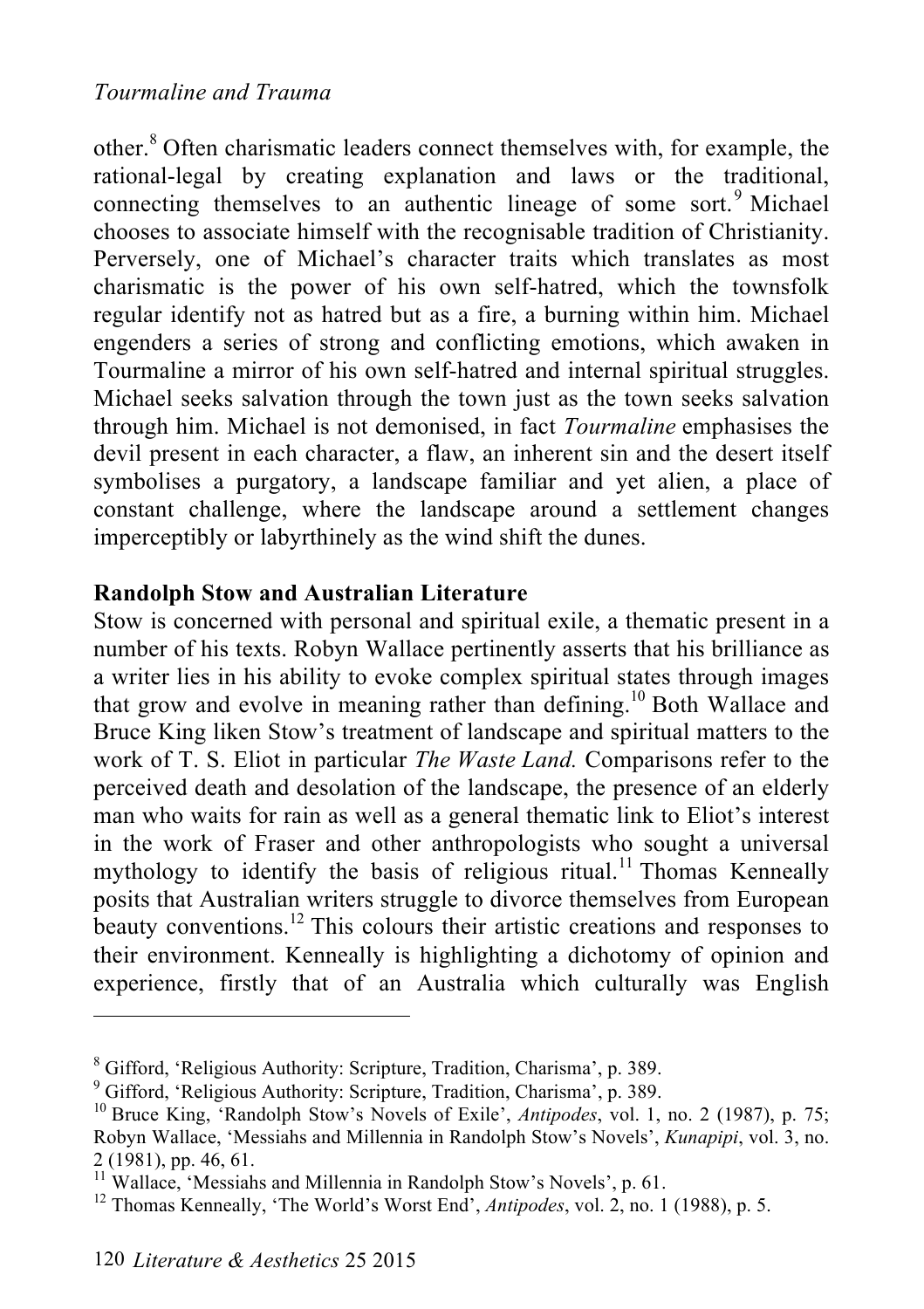speaking and simultaneously an Australia which geographically is "Asian, alien, barbarous, splendid and unanswerably its own place."<sup>13</sup> Certainly Stow's novels deal with national themes in particular the imposition of Christianity on local people, the need of the white man to adapt to an alien environment, a lack of religious faith, the dangers of quietism or the negative way and the need to believe and to accept death.<sup>14</sup>

Much of *Tourmaline* focuses on the townspeople's experiences with faith with Stow investigating and creatively shaping these experiences and the spirituality that moulds the novel and the town as its subject. *Tourmaline* also incorporates formalised traditions; Christianity and Taoism, and even to an extent classical myth. This article will use the term "spirituality" with all its inherent vagueness and fluidity simply because it is the term that best fits with the fluid text. Gary Bouma, quoting statistics from the Australian 2001 census, notes a 51.9% growth rate between 1996 and 2001 in the categories of religious belief "not further defined" or "inadequately described."<sup>15</sup> In a perhaps reductive but logical manner, Bouma assigns those two categories within the definitional range of spirituality. Critically Bouma remarks that there is a notion that Australian religion is best characterised as "a shy hope in the heart."<sup>16</sup> This observation is poignantly recurrent in the plot of *Tourmaline* as Michael awakens hope in the townsfolk. Furthermore, The Law continually drifts back to an idea of the safety of ruin and desolation, this comfort of retiring attitudes could be compared to the unsure, shy hope buried within the individual that Bouma refers to as characteristic of the religious and spiritual psyche of Australia as a nation.

# **Communal Passivity**

 $\overline{a}$ 

Stow's characters appear incapable of escaping a debilitating passivity that prevents them from successfully articulating and communicating their personal philosophies and religious or spiritual feeling with others. This dilemma is dramatized by a conversation between The Law and Tom Spring as Tom tries in vain to communicate his spirituality and

<sup>&</sup>lt;sup>13</sup> Kenneally, 'The World's Worst End', p. 5.<br><sup>14</sup> King, 'Randolph Stow's Novels of Exile', p. 75.<br><sup>15</sup> Gary Bouma, *Australian Soul: Religion and Spirituality in the 21<sup><i>st Century* (Cambridge:</sup> Cambridge University Press, 2006), pp. 61-62. 16 Bouma, *Australian Soul*, p. 63.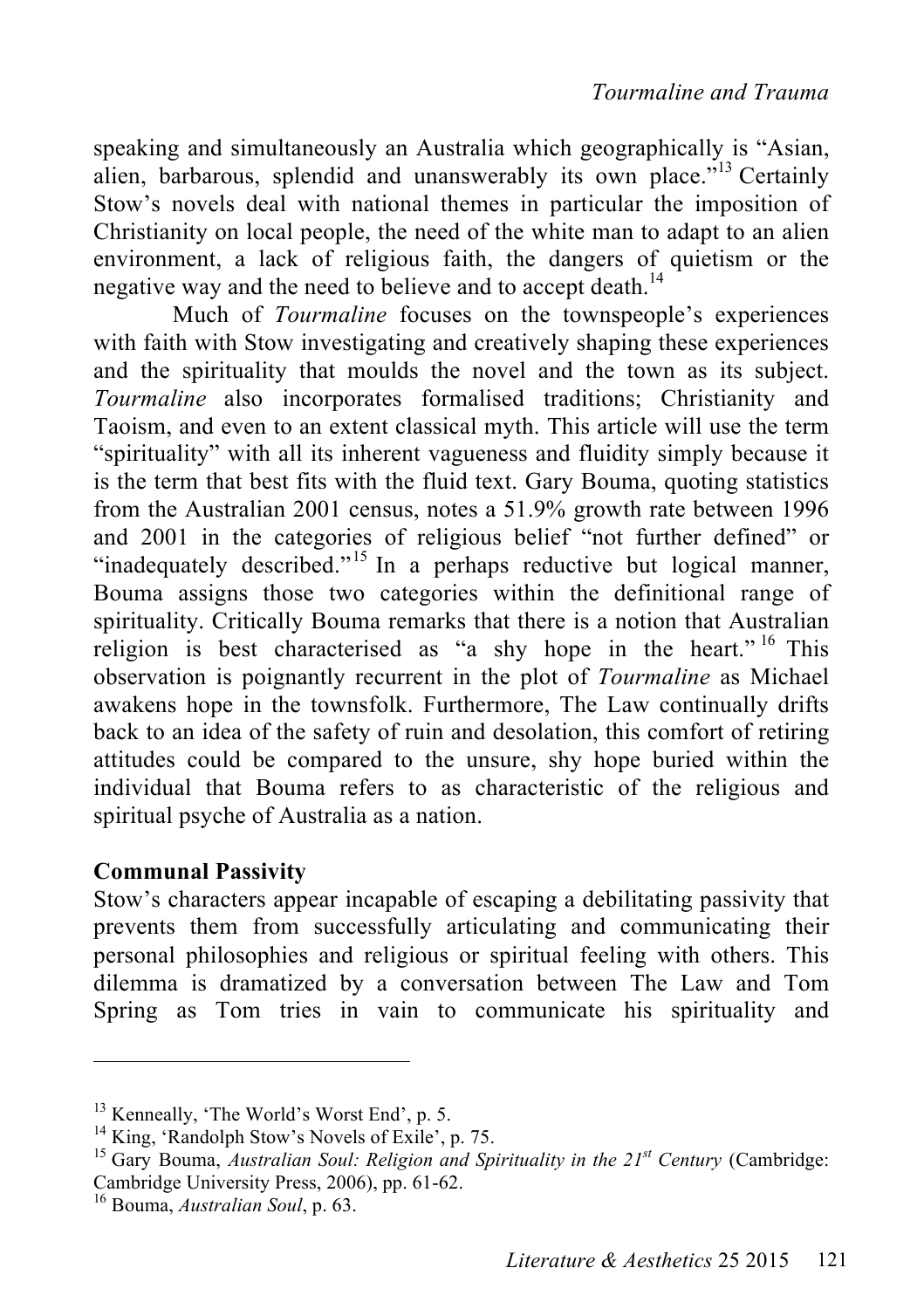philosophies (which are heavily Taoist in nature); The Law remarks: "At moments I thought I glimpsed through the inept words, something of his vision of fullness... then it was hidden again obscured by his battles with the language."<sup>17</sup> The Law struggles to comprehend but relates what he hears in a section of beautiful musing prose:

His God had names like the nameless, the sum of all, the ground of being. He spoke of the unity of opposites and of the overwhelming power of inaction. He talked of becoming a stream to carve out canyons without ceasing; always to yield; of being a tree to grow without thinking; of being a rock to be shaped by winds and tides. He said I must become empty in order to be filled, must unlearn everything, must accept the role of food. And with curious, fumbling passion he told me of a gate leading into darkness, which was both a valley and a woman, the source and sap of life, the temple of revelation. 18

This excerpt is the most specific foray into Tom's personal philosophical understandings, he has cultivated the spiritual depth (Taoist inspired depth) to embrace the simplicity of life and an acceptance of the ways of nature and change while others all live in painful suspense struggling with the perceived pointlessness of existence in the barren, hostile landscape ("landscape is... a symbol of the human condition and a backdrop to human action").<sup>19</sup> Despite Stow's clear effort to communicate through Tom, the character still fails the diviner and town with his unclear philosophy and his failure to communicate it (which he only attempts at crisis point to give The Law). Perhaps deeming his philosophy of acceptance too private he fails to even attempt to save the town from succumbing to the myth dream. His acceptance and fluidity is seen here negatively.

Stow lurches into pages of philosophical dialogue using, primarily, the character of Tom Spring (injected with the philosophy of Taoism) as his authorial mouthpiece. These debates spring up like bookmarks disrupting the progression of plot while interpreting the preceding events. Stow alternates between portrayals of organised religion as the unification of communal hope and energy and as a dangerous experience that people choose over thought; Tom Spring warns the diviner, "It's not a substitute for thinking" and Dave Speed attacks The Law saying, "It's you that keeps

<sup>&</sup>lt;sup>17</sup> Stow, *Tourmaline*, p. 177.<br><sup>18</sup> Stow, *Tourmaline*, p. 177.<br><sup>19</sup> Charles David Harrington, *Landscape in Australian Fiction: The Rendering of a Human Environment*, (Ann Arbor, MI: University Microfilms International, 1984), p. 249.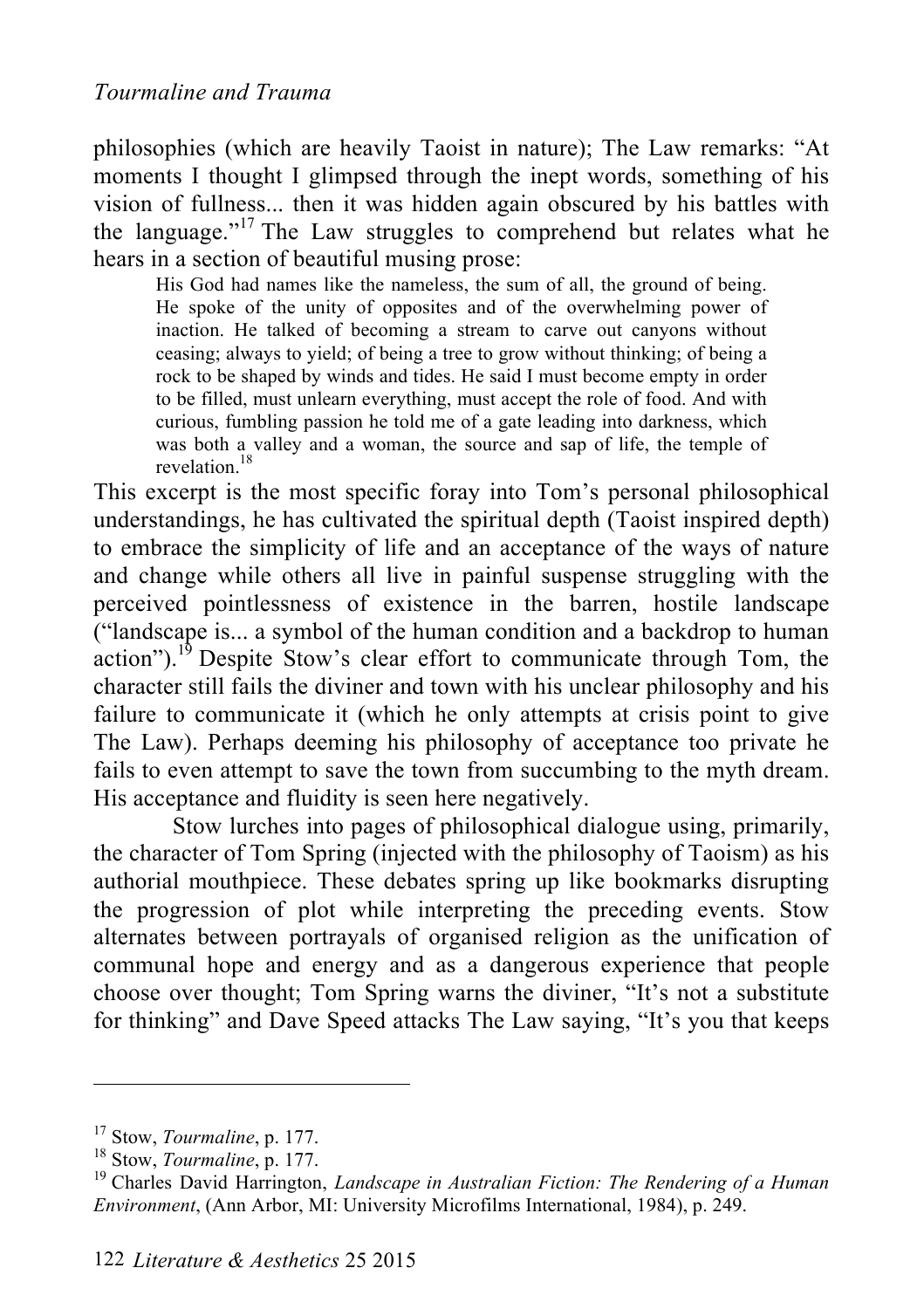throwing words around... throw 'em away and think."<sup>20</sup> Tourmaline, lulling in inaction, waits for something, or someone, to mitigate change. They have subdued their desire out of a fear of failure (The Law narrates that "the love of ruin is insidious… there is ease in dereliction. Action becomes irrelevant"), but their outward acceptance masks inner dissatisfaction and accompanying spiritual discontent.<sup>21</sup> The weakening of the old order, namely the loss of any vestige of the colonial power structures of church and bureaucracy (leaving only the aged, ineffectual and unmotivated policeman) gives way for the possibility of a new leader who, Tiffin and Wallace remark, is anticipated as a Messiah and Saviour.<sup>22</sup>

#### **Landscape and Water**

*The Australian's* obituary of Randolph Stow noted that "Landscape in his work... is never just landscape but a site for metaphysical exploration, a means of exploring the purpose of human existence."<sup>23</sup> A number of scholars deal with *Tourmaline* from this ecological perspective focusing on the land and its influence over the characters. This perspective is pivotal for an understanding of the religious elements of the novel. The characters revolve around their flawed relationship with the environment and their varying embrace or rejection of organised religion and personal spirituality is a direct result of their attempts to alter that relationship and experience. Thomas Kenneally quotes a character from author D. H. Lawrence's Australian novel *Kangaroo* (1923) who, looking out the train window at the countryside, remarks, "It looks as if no man had ever loved it, as if no man had ever loved it for itself and made it a homeland and a motherland."<sup>24</sup> This quotation hearkens to the attitude of the residents of Tourmaline who fail to accept the land around them, instead wishing to change it from the natural desert into a lush utopia reminiscent of England and pre-drought times. The residents, with the exception of Tom Spring who desires to be

<sup>&</sup>lt;sup>20</sup> In this latter opinion Stow's text correlates to the work of David Hume and Immanuel Kant on the dangerous potential of religion. See Stow, *Tourmaline*, pp. 12, 143.<br><sup>21</sup> Stow, *Tourmaline*, p. 193.<br><sup>22</sup> Helen Tiffin, 'Melanesian Cargo Cults in *Tourmaline* and *Visitants*', *Journal of* 

*Commonwealth Literature*, vol. 16, no. 1 (1981), p. 110.<br><sup>23</sup> The Australian. 'Solitary writer Randolph Stow chose silence', at

http://www.theaustralian.com.au/arts/solitary-writer-randolph-stow-chose-silence/storye6frg8n6-1225873725761. Accessed 30/03/2015.<br><sup>24</sup> See Kenneally, 'The World's Worst End', p. 5.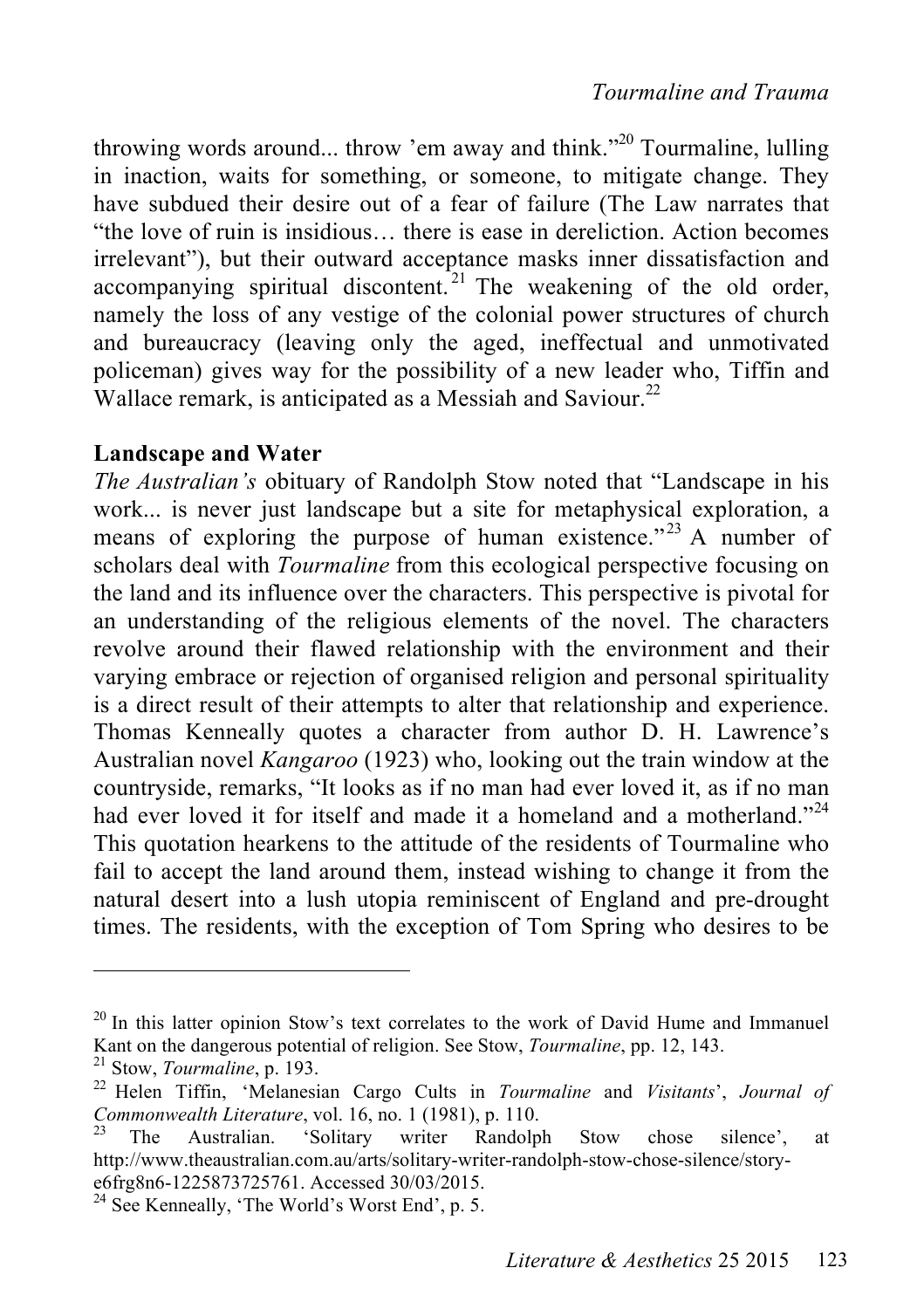fluid embodying the missing water and accepting the desert environment Dave Speed ("we've got to the bare bones of the country and I reckon we're getting to the bones of ourselves. If the water comes, it'll be when we've stopped needing it. We're coming true") and eventually The Law, do not love the land "for itself" they mine, exploit and curse it, seeking any alternative to acceptance.<sup>25</sup>

As an environment, water and the desert parallel each other. The dunes are fluid moulding to shapes and objects just as water fills a space, so does sand. Randolph Stow noted that *Tourmaline* was a name chosen from a bush ballad.<sup>26</sup> However, it is interesting to note the reference to the Tourmaline gemstone, which the mineralogist Karl Friedrich August Rammelsberg discovered contained chemically-bound water. <sup>27</sup> This gemstone can be interpreted as a metaphor for the town itself and its misplaced hope that an abundance of undiscovered water is trapped below the earth's surface requiring the right leadership and toolset to be uncovered. In the timeframe covered by *Tourmaline* it is the stranger, Michael, who the town decides has the appropriate skills to break the surface, reach the water and, in a parallel metaphor, break through the passivity and listless nature of the town to stir up passionate hope and unity through his spiritual practice.

Grace Ying May and and Hyunhye Junia Pokrifka-Joe note that in the Bible, wells provide water for communities, travellers and animals; they symbolise prosperity and abundance and provide a meeting point to give relief to emotionally and spiritually parched people.  $28 \text{ The link}$  to *Tourmaline* is clear, the town believes itself to be emotionally poor and their resurrection of faith and hope coincides in a belief that they may be able to resurrect a well, to resurrect the 'living water' from the ground. When set to the daunting challenge of digging a 150 foot well they work

 $25$  This link between Tom and water is echoed in nomenclature: his surname, 'Spring'. See Stow, *Tourmaline*, p. 80.<br><sup>26</sup> Nicholas Jose, 'Visitants: Randolph Stow's End Time Novel', *Transnational Literature*,

vol. 3, no. 1 (2011), p. 8.<br><sup>27</sup> See Andreas Ertl, 'About the Nomenclature and the Type Locality of Elbaite: A Historical

Review', *Mitteilungen der Österreichischen Mineralogischen Gesellschaft*, vol. 154, no. 1 (2008), pp. 35-44. 28 See the comments by Grace Ying May and Hyunhye Junia Pokrifka-Joe in *The IVP* 

*Women's Bible Commentary*, eds Catherine Clark Kroeger and Mary J. Evans (Downers Grover, IL: InterVarsity Press, 2002), pp. 597-598.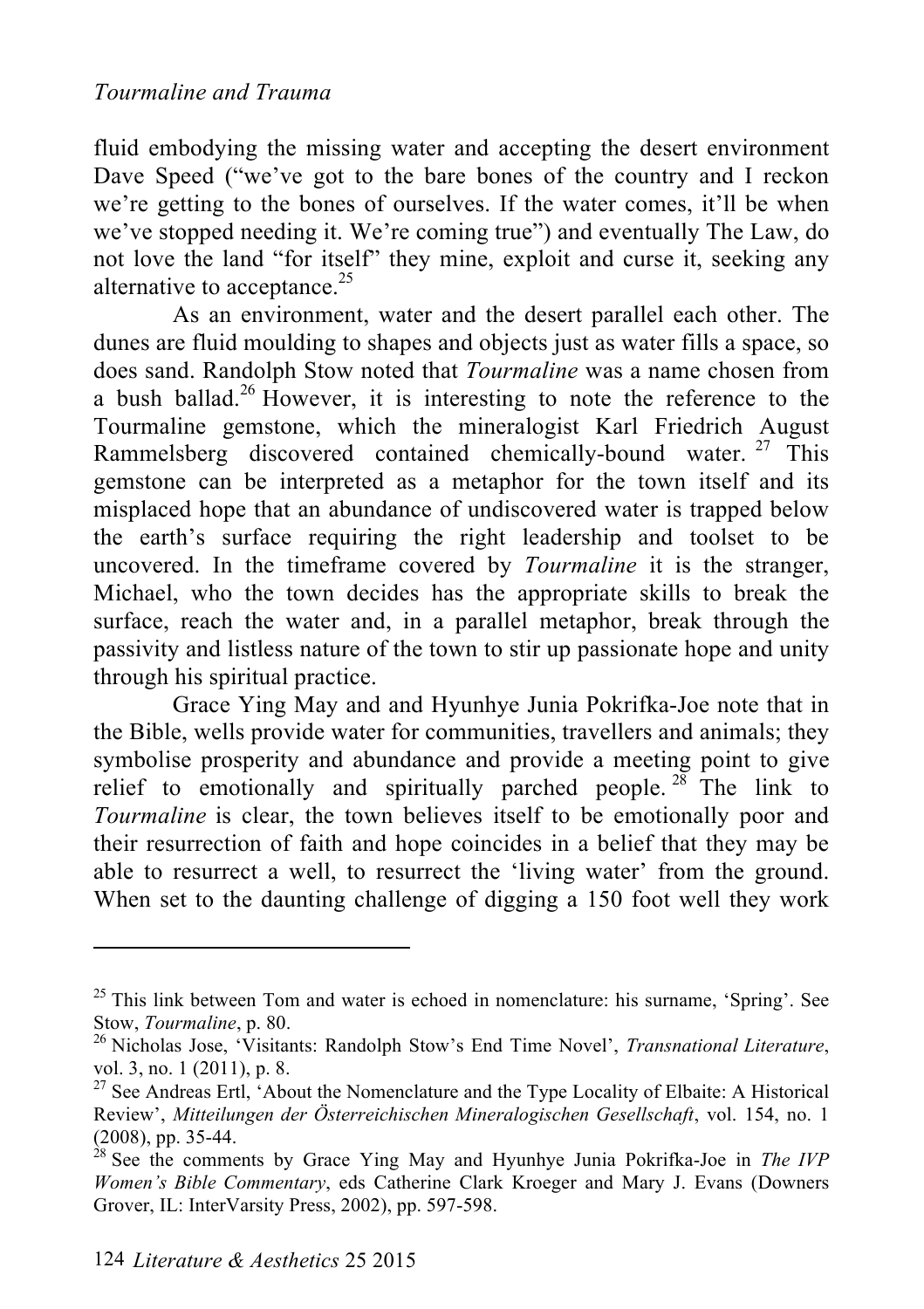obediently, however, the absence of any water at the projects culmination destabilises Michael's leadership. There are interesting parallels to be made between *Tourmaline* and its pre-text The Bible in regards to water. In particular there is a passage (John 4:1-42) where Jesus stops at a well in Samaria to drink and asks a woman to help him. He tells her God provides the living water and that once one has drunk of the Living Water they will never be thirsty again, it will "become in them a fountain of water which bubbles up to eternal life." A commentary by Nicholas King suggests Jesus' call for a drink is a thirsting for kindness and compassion.<sup>29</sup> This call is echoed in Michael Random's thirst for compassion from the world and from God.

As recognised by May and Pokrifka-Joe, in this passage Jesus identifies himself as source of living water and as Messiah; in doing so he draws spiritual thirst out of the woman. Comparison with *Tourmaline* is again possible: recall the scene in which Deborah is emotionally tormented and humiliated by Michael until she acquiesces to his faith.<sup>30</sup> This comparison is in regards to the charismatic leaders conversion of, and revelation to, individuals through discussion. The difference is intention; the false messiah, driven by self-hatred is destructive, whereas Jesus is respectful and trusting.

#### **Myth**

 $\overline{a}$ 

According to Robert Segal myth becomes a way of explaining the world religiously, not scientifically.<sup>31</sup> Carl Jung dismissed reading myths literally as symbols were then mistaken for the symbolised. This attitude fits in with that of Maureen Quilligan who theorises on the presence of multiple meanings in mythical allegory.<sup>32</sup> Kenneally has an interesting discussion of the attitude of Patrick White who, Kenneally writes, sees an Australia vacant of easily perceived human values, foreign to the soul and sight and needing a mythology of its own. 33 This is essentially a call for secular myths of nationalism and a dismissal or rejection of existing Aboriginal

<sup>&</sup>lt;sup>29</sup> King, 'Randolph Stow's Novels of Exile', p. 213.<br><sup>30</sup> Stow, *Tourmaline*, p. 147.<br><sup>31</sup> Robert Segal, 'Myth and Ritual', in *The Routledge Companion to the Study of Religion*, ed. John R. Hinnells (New York: Routledge, 2005), p. 355.<br><sup>32</sup> Maureen Quilligan, quoted in David Fonteyn, '*Tourmaline*: An Ecological Allegory',

*Journal of the Association for the Study of Australian Literature* 10 (2010), 2.<br><sup>33</sup> Kenneally, 'The World's Worst End', p. 6.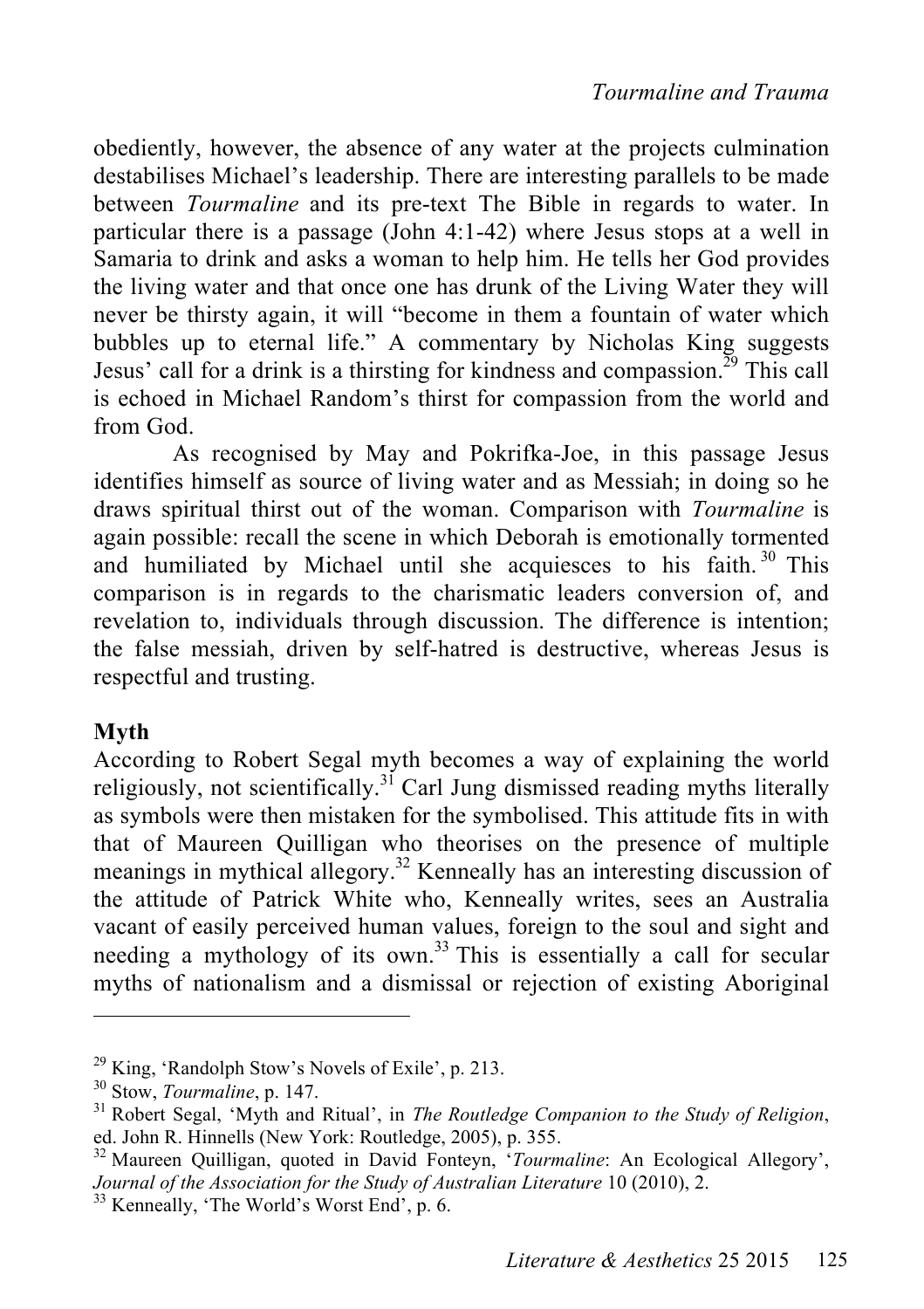#### *Tourmaline and Trauma*

stories of the land. Kenneally continues to suggest that Voss (White's explorer of the novel *Voss*) goes into the Australian void to give it significance through the Voss legend that will be then told about him (Voss himself says he is "compelled into this country").<sup>34</sup> Kenneally stipulates that the complicated myth symbols of White's *Voss* construct an Australia with a spiritual content accessible to Europeans not only the Aboriginal peoples; Voss brings meaning to an unreliable landscape.<sup>35</sup> It is possible to read *Tourmaline* as a text in the same tradition: Stow writes *Tourmaline* as a myth and his characters, as they develop through the narrative, become clear in their role as archetypes.

In addition to the structural composition and potential authorial purpose of *Tourmaline* there are various classical myths used as pre-texts for subplots within *Tourmaline.* The myth of Persephone who travels between hell and earth with the seasons is mirrored in Deborah. The adopted daughter of Tom and Mary Spring and wife of Kestrel, Deborah crosses the road (the physical border space) between the house of her parents and the house of her husband multiple times in the novel torn between her love for both parties, desirous to escape the gloom of Kestrel's pub and his abusive manner and yet constantly drawn back by her love for him. Kestrel's pub is the realm of hell and Tom and Mary's house and village store the site of earth and hope. When Kestrel leaves Tourmaline Deborah remarks "Kes is gone. Cast out of me like the devils in the Bible. He can't win again." This emphatic judgment is later disproved by his return and her pregnancy, rendering him literally within her and connected to her forever.<sup>36</sup>

<sup>&</sup>lt;sup>34</sup> Kenneally, 'The World's Worst End', p. 6.<br><sup>35</sup> The work of Helen Tiffin incorporates a similar focus on the friction of colonial interpretations of land and she writes that the Australian writer's fascination with Eastern religions (and also non-dominant spiritualities) was a search for an alternative way to explore a landscape that had not been adequately comprehended through Christianity. See Tiffin, 'Melanesian Cargo Cults in *Tourmaline* and *Visitants*', p. 109. 36 Stow, *Tourmaline*, p. 171.

<sup>126</sup> *Literature & Aesthetics* 25 2015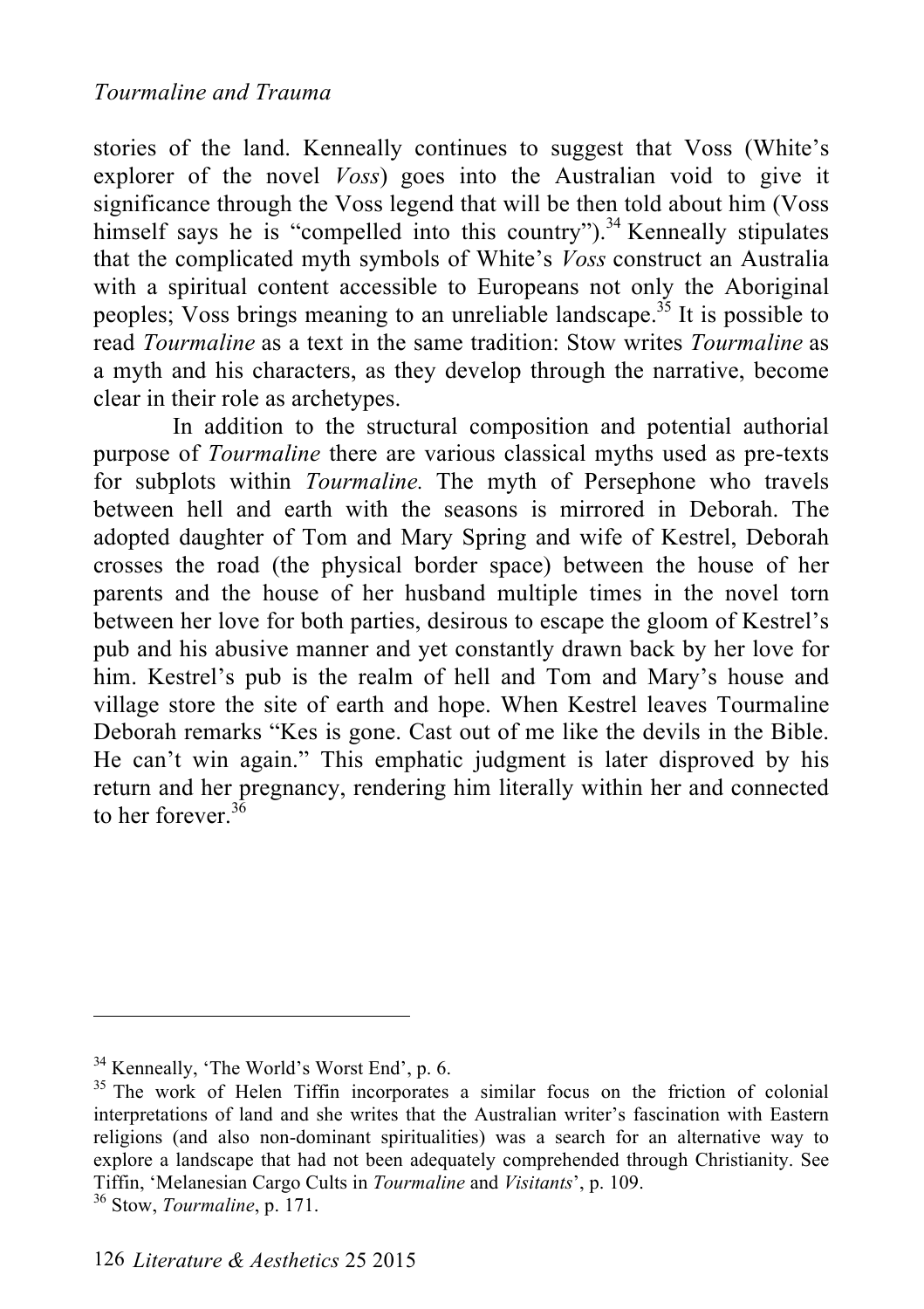#### **Cargo Cults and the Myth Dream**

Myth and ritual are frequently paired together, perhaps over-simplistically, but paired nonetheless by many scholars, since Jane Harrison and the early twentieth century Cambridge "Myth and Ritual School." 37 It can be argued that mass hysteria and delusion can be considered a ritual activity essential for the survival of certain religious structures. Furthermore, mass delusion is identified as a key element of the phenomenon of cargo cults, as explored by Charles Julius and Kenelm Burridge. Helen Tiffin showcases Stow's anthropological background suggesting an assumed knowledge of Melanesian millenarian cults from which he could draw a messianic paradigm and transplant it onto a narrative dealing with the colonial confusion that results from a desire for a past which the community believe is the root of salvation. 38 To further develop this line of enquiry Tiffin references the work of Julius on Cargo cults. The basic structure and pattern of cargo cult evolution is as follows; they originate with one individual who enforces certain behaviours and preparations on a community in order to prepare for the arrival of huge cargoes of European goods and, consequently, a better happier way of life, sometimes preparations involve the destruction of food gardens in a demonstration of faith.<sup>39</sup> This destruction destroys an established social structure and key to communal self-determination thereby creating a (now more powerful) necessity to faithfully follow the community's suddenly indispensible leader whose promise of wealth is now the major source of hope.

Tiffin refers to the work of anthropologist Kenelm Burridge on the myth dream citing this as the root of the establishment of cargo cults. Myth dream is a term coined by Burridge in *Mambo* (1995). The myth dream is comprised of a body of notions emerging from personal experience, conflict, desire, and conversation, which is expressed in the space of myths, dreams or popular stories. 40 The myth dream becomes an ideal, regarded as the key to a utopic existence. The myth dream becomes formal, even doctrinal as the issues that the myth dream may solve become more prominent in the community. Burridge succinctly identifies the myth dream

<sup>&</sup>lt;sup>37</sup> Csapo, *Theories of Mythology*, pp. 145-160.<br><sup>38</sup> Tiffin, 'Melanesian Cargo Cults in *Tourmaline* and *Visitants*', p. 124.<br><sup>39</sup> Tiffin, 'Melanesian Cargo Cults in *Tourmaline* and *Visitants*', p. 112.<br><sup>40</sup> Tiffin,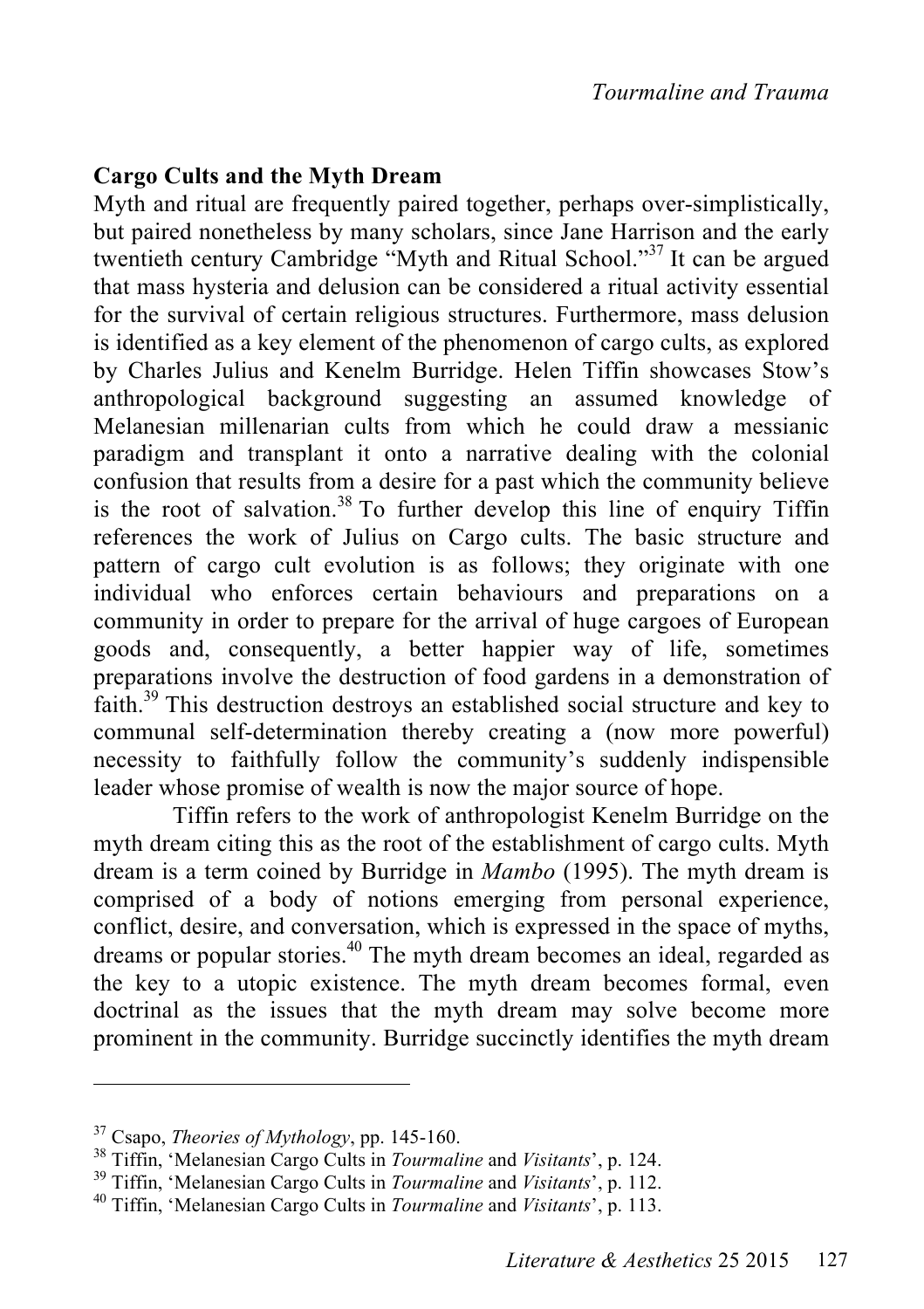as a community day-dream which, from time to time, is accessed by a charismatic figure who extracts "portions of the myth-dream and for a relatively short time, transforms and externalizes these portions of the myth dreams into the word." 41 Dreams and myths are usually opposed categories of experience; dreams are private and myths are public, fixed, a kind of literature. 42 There are indications however, especially in Australian Aboriginal culture, that dreams and myths are closely related.<sup>43</sup> Kracke argues that myth in its dramaturgic (not merely narrative) form and in its construction as a series of vivid images depends on inner visualisation for its communication and impact. Therefore myths are constituted into the spatial sensory modality of dreams.<sup>44</sup> In addition there are parallels in narrative style between communicating myth and dream, the events are known through sharing verbally, textually or in altered consciousness. In *Tourmaline* The Law narrates and Michael experiences God speaking to him moving through the church as in a trance, a space of altered consciousness similar to a dream.

In *Tourmaline* the myth dream, or 'cargo' to refer back to the cargo cult model, is focused on water, which, poised as the cure all will revitalise the town returning it to its former lush physical state while allegorically implying a return to a refreshed spiritual and religious state. Eric Csapo's understanding of myth as a socially important narrative is present in all the mythic examples in *Tourmaline* particularly the thesis that myth is thought true but not representative of the present world; The Law's tale of the lush past is so talked about it has become myth, thought to be true but not depicting the world they experience.<sup>45</sup> Paul Gifford writes that "all humans" need authority to resolve major questions" and desire authority to enact social change.<sup>46</sup> Therefore the myth dream must be realised in a specific format: the structural example used by Burridge and Tiffin is the cargo cult

<sup>41</sup> Kenelm Burridge, quoted in David A. Shank, *Prophet Harris: The " Black Elijah" of West Africa* (Leiden: E.J. Brill, 1994), p. 171.<br><sup>42</sup> Waud Kracke, 'Myths in dreams, thought in images: an Amazonian contribution to the

psychoanalytic theory of primary process', in *Dreaming: Anthropological and Psychological Interpretations*, ed. Barbara Tedlock (Cambridge: Cambridge University Press, 1987), p. 31.<br><sup>43</sup> Kracke, 'Myths in dreams, thought in images', p. 31.<br><sup>44</sup> Kracke, 'Myths in dreams, thought in images', p. 32.<br><sup>45</sup> Csapo, *Theories of Mythology*, pp. 3, 9.<br><sup>46</sup> Gifford, 'Religious Authority: Sc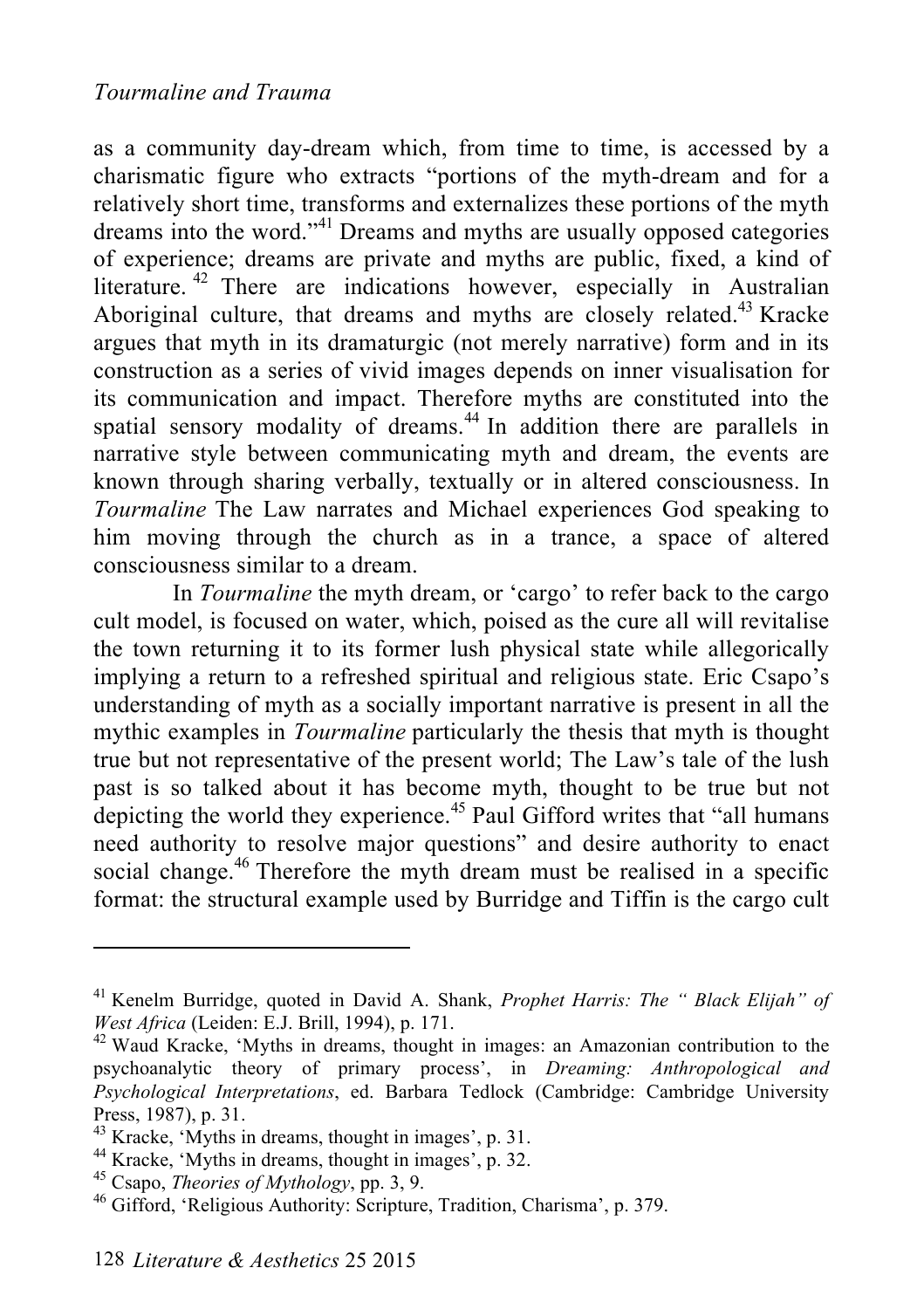and leader. If the myth dream is powerful enough the community will always attempt to realise it, their authority figure needs just enough charisma to become the hero, prophet and teacher (three appealing and powerful roles in community structure). 47 Stow's charismatic Michael attempts to embody these three roles.

Michael, though initially seen as a candidate for the role of cargo cult leader is actually a failed leader, the harbinger who triggers a powerful communal attempt to actively realise the myth dream. This activity commences with Michael's order to dig down 150 feet for a pocket of water that does not materialise and concludes, at least as far as the narrative takes us, with Kestrel returning to the town with powerful divining equipment. There is a vaguely Manichean characteristic of the demiurge shared between Kestrel and Michael. While Michael is an active force ("Inspired, sure. But not by God. By you, by Tourmaline"). Kestrel aids in triggering Michael's ascent by throwing a party to drain the town of its alcohol supply; in doing so Kestrel destroys an established social structure (similar to the food gardens of Melanesia) of drinking culture and sets the stage for the townsfolk's increased desperation for an addictive experience which they find in Michael's night time worship sessions.<sup>48</sup> These are complete with flickering firelight and hysterical singing, which The Law notes is conducive to an emotional response; "I began to weep for sheer love."<sup>49</sup> It could be suggested that Kestrel set the stage for Michael's ascension and failure in order to return as a resurrected, triumphant leader himself.

Essential to this use of the cargo cult as paradigm is that the myth dream takes precedent over the messianic figure. Consequently the figure is replaceable and therefore there exists a repetitive cycle which can be identified in the plot arc of *Tourmaline;* from saviour seeking, to ritual and activity, disappointment, disillusionment and then a period spent waiting for the next saviour. *Tourmaline* has three such leaders, in the past; The Law, then Michael, and finally Kestrel.

<sup>47</sup> Tiffin, 'Melanesian Cargo Cults in *Tourmaline* and *Visitants*', p. 113. 48 Stow, *Tourmaline*, p. 175. 49 Stow, *Tourmaline*, p. 163.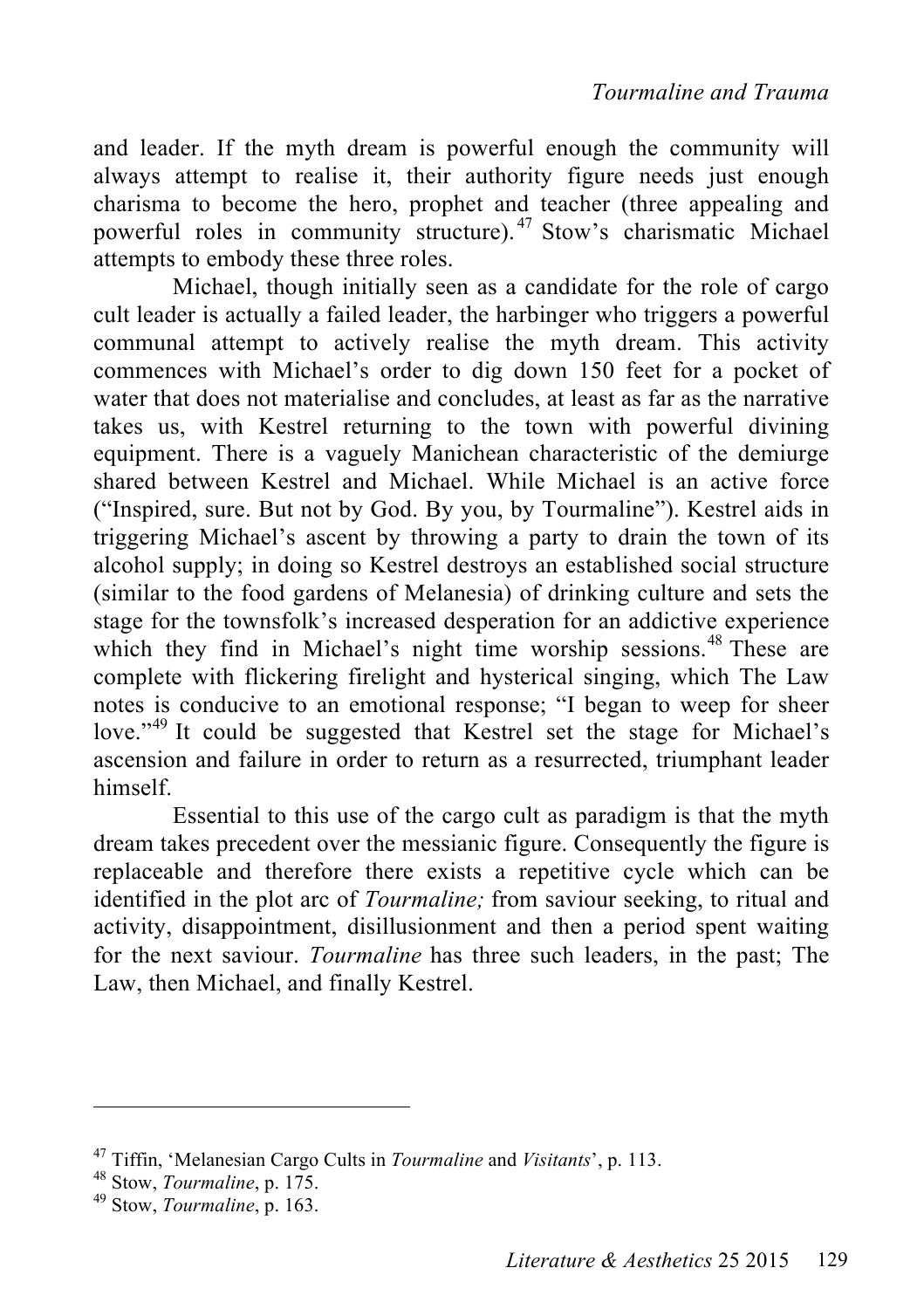# **Michael Random: Created Saviour, Messiah**

The source of Michael's authority is the communal psyche of the town. Michael is a character *in extremis,* like the town itself. His charisma and prior knowledge of religious structures allow him to step into the messianic role, however, it is key to push the analysis that he is a leader of the town's creation. The Law identifies Michael as a "son for Tourmaline" the childless town. 50 In *Tourmaline,* the town, tired of inactivity, unwilling to accept the land around them, seeking a simple answer to their spiritual and social disconnect take it upon themselves to forge their own messiah. As Tom Spring angrily asserts, "You thought you needed him, you convinced him he was what was wanted. Well, good luck to you, Mr Frankenstein  $-$  it's a fine healthy boy".<sup>51</sup> Terming Michael a 'son' suggests that Tourmaline as a whole is a group of men pretending to be God and emulating the biblical story; creating a son and eventually sacrificing him.

Tourmaline takes a broken figure, makes him their messiah, gives him purpose and when he fails they abandon and isolate him, they show no support although they are all aware of his fragility, mental distress, and history of self harm. When, finally, he walks into the desert only his most devoted follower tries to stop him, and therefore Tourmaline is complicit in his final sacrifice. But still, Michael's spiritual and personal exile awakens a communal consciousness of the exile of Tourmaline and The Law remarks of their faith; "on those nights (at the church)… I believed in him … we created him, dedicating him to the glory of God... he could not have been less his own." $52$ Therefore Michael is a channel for their myth dream and eventually a channel for their faith and confidence in themselves. *Tourmaline* demonstrates the human desire for a powerful leader, a being such as those referred to by Hume. Although usually taking the form of a deity, the position can be intermediately filled by a human of certain, frequently destructive character. In *Tourmaline* these individuals are

<sup>50</sup> Stow, *Tourmaline*, p. 185. 51 Stow, *Tourmaline*, p. 175. 52 Stow, *Tourmaline*, p. 181.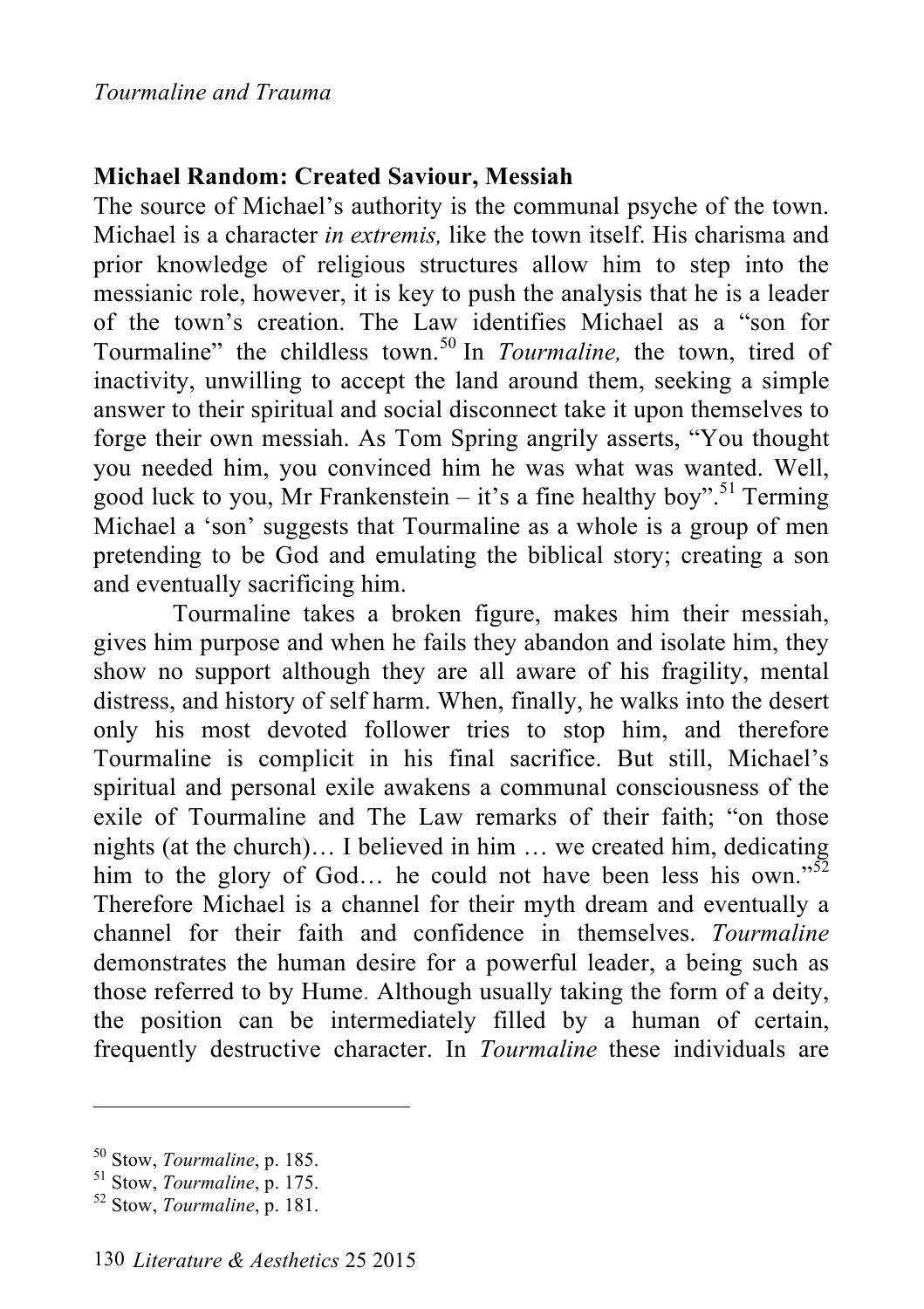represented by Kestrel and Michael who are compared constantly; "You've got like Kes... you've got like each other."<sup>53</sup> It is the town that lets loose the "wild beasts" (a recurrent phrase) through their support of Michael, and Stow hints at their role in his creation by introducing Michael as a weak and malleable figure; "more helpless than the smallest child in Kestrel's arms."<sup>54</sup>

Michael the self-proclaimed diviner is other, foreign to Tourmaline. His language is restrained, he lacks the openness of the town, and yet his otherness enables the community to mould him to their own desires through their language; "the diviner with a halo around his yellow hair", "he's the sort... that might know something."<sup>55</sup> The townspeople rely on the stranger, imbuing him with enough social mythology and capital to become a saviour and yet remaining critical of him highlighting that "he was the focus the awakener of all this feeling but not its source."56 Michael also uses language, in particular to shape Tourmaline's spiritual experience incorporating the language of humiliation to gather followers. He shames Deborah calling her "harlot" and "animal." He scorns The Law; "You were empty... a poor shabby toy model of The Law," blaming his inaction for the degradation of Tourmaline. 57 This humiliation establishes a "new unity... replaces its earlier state of unrecognized grace".<sup>58</sup> Tom Spring remarks: "he was having a fight with God. Just the two of them. Now he's dragged the whole of Tourmaline into it." Michael engenders strong and conflicting emotions which awaken in Tourmaline a mirror of his own self-hatred and internal spiritual struggles.<sup>59</sup> Michael seeks salvation through the town just as they seek salvation through him. In awakening and highlighting the townsfolk's self-hatred Michael's actions realise the earlier observation of Tom Spring who, in a room full of people, turns to Michael and says: "this rooms full of wild beasts… that might be let

<sup>&</sup>lt;sup>53</sup> Stow, *Tourmaline*, p. 146.<br><sup>54</sup> Stow, *Tourmaline*, pp. 12, 39.<br><sup>55</sup> Stow, *Tourmaline*, pp. 148, 153.<br><sup>56</sup> Stow, *Tourmaline*, p. 165.<br><sup>57</sup> Stow, *Tourmaline*, pp. 147-148, 157.<br><sup>58</sup> Harrington, *Landscape in Austr*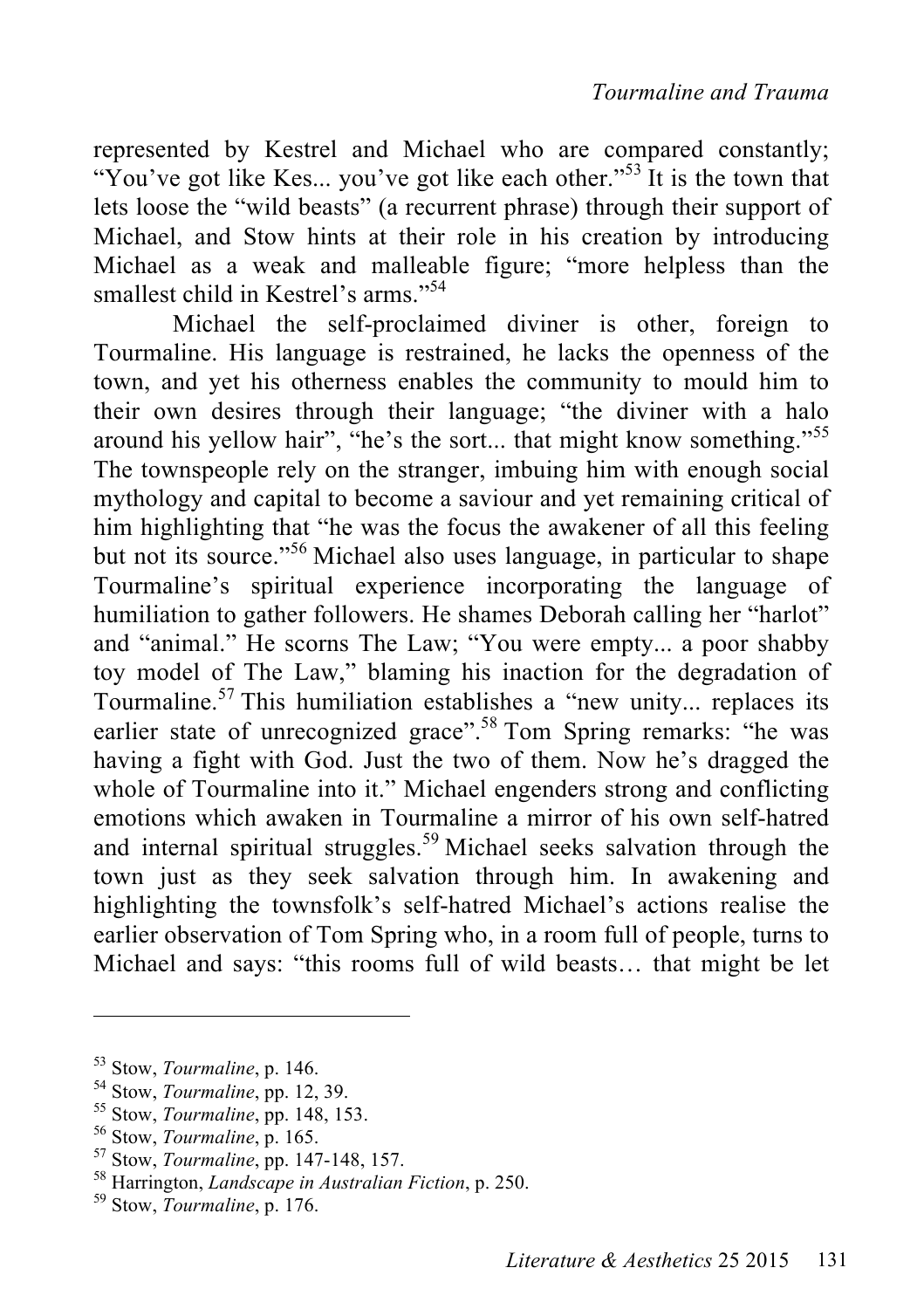loose at any moment. The question is what controls them?" The wild beasts are taken to mean people who hate themselves, these people are considered the greatest danger.<sup>60</sup>

Michael exists as a projection of the townspeople's hopes yet overturns the power balance shifting from a possession of the town ("we'll have him") to possessing them. 61 Random's existence is an extended metaphor for the misguided and failed attempts of the townspeople to create a sense of purpose in their lives. His nighttime prayer sessions are termed by The Law as "barbaric séances", invoking mysticism and associating the darkness of the occult with this religious experience. 62 Michael's night-time fire lit worship mirrors his personal state, he is often identified as 'burning' inside indicating his mental hell and yet tragically The Law reinforces Michael's lack of import, noting of the congregation; "the diviner whom they praised was only a symbol; a symbol for what I believed in, the force and the fire, the reaching, unwavering spirit of man like a still flame."  $63$ 

# **Kestrel: The Strategic Saviour**

*Tourmaline* deals with resurrections of multiple characters and beliefs. Michael is resurrected from near death, the town is resurrected from passivity, hope (albeit misplaced) is found in the belief that water will resurrect the town's glory and Kestrel's influence is resurrected in his return to the town.<sup> $64$ </sup> Kestrel, whose name tellingly connotes the bird of prey, feels usurped by the diviner and envious of the power Michael cultivates from spirituality. This was a power Kestrel previously possessed as publican and supplier of alcohol to the town. Michael's power is centred not on the pub but on the old church, repurposing a hub from which, The Law remarks,

<sup>&</sup>lt;sup>60</sup> Stow, *Tourmaline*, p. 177.<br>
<sup>61</sup> Stow, *Tourmaline*, p. 13.<br>
<sup>62</sup> Stow, *Tourmaline*, p. 179.<br>
<sup>63</sup> Stow, *Tourmaline*, pp. 170, 185.<br>
<sup>64</sup> This return proves that no one is actually trapped, but the communal psyche freedom as part of the past, a force which imprisons their contemporary identities.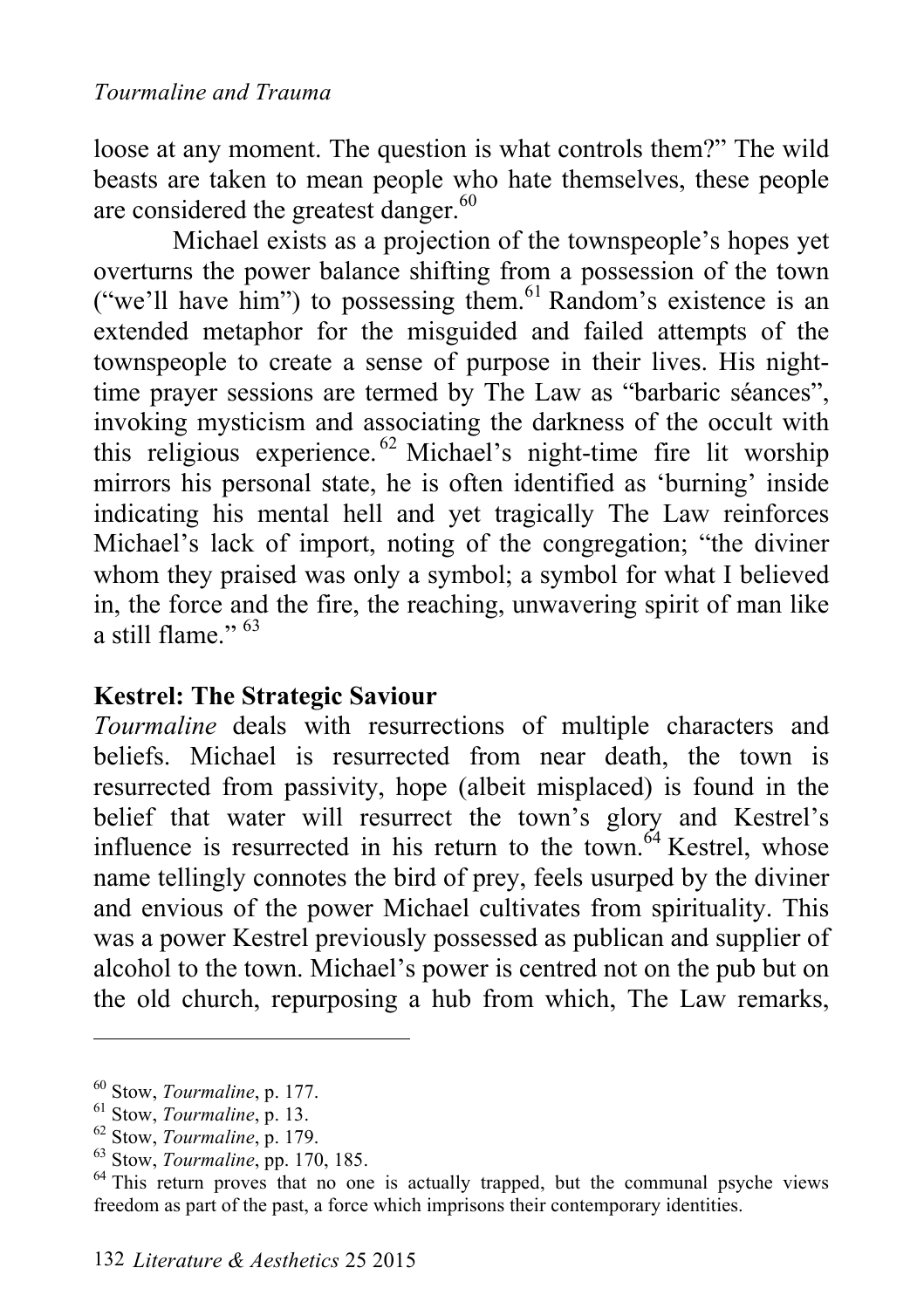"you command the whole town."<sup>65</sup> Upon his return to Tourmaline, in a manner reminiscent of the Prodigal Son, Kestrel remarks to Tom, "that... power is worth having."<sup>66</sup> This acknowledgement of the worth of religiously-based power indicates a realisation that religion and spirituality can control in a manner more widely powerful and compelling than substance. In experiencing the outside world Kestrel has gained some of the knowledge and power that was inherent in the foreigner Michael. Kestrel is dangerous because he has observed the power wielded by Michael, while learning how to lead himself. He sees that through activity, and through an attempt to change the landscape of the town he can control the citizens of Tourmaline in a more lasting, and encompassing way than by offering a social space and providing the depressant substance, alcohol.

# **Conclusion**

In *Tourmaline* Michael's failure to divine water results in a disenchantment with mythology, a social feature that is, in this case, passive and focussed on nature. Instead, Michael triggers a move to sudden modernity and a pillaging attitude toward nature heralded by Kestrel's introduction of divining and mining machinery into the town. *Tourmaline* is a novel of inconclusiveness. *Tourmaline* does not privilege the light or the dark: Michael's sacrifice is not technically a sacrifice but suicidal desire allowed to run its course; the fluid philosophical lifestyle of Tom Spring is simultaneously privileged and rendered ineffective; the final potential salvation heralded by the arrival of divining machinery is not a salvation but a destruction of the environment and Stow alternates between portrayals of organised religion as the unification of communal hope and energy, and as a dangerous experience that people choose over thought.

In exploring the religious elements previously ascribed by critics of Stow's *Tourmaline* and, as a result of further thinking,

<sup>65</sup> Stow, *Tourmaline*, p. 5. 66 Stow, *Tourmaline*, p. 206.